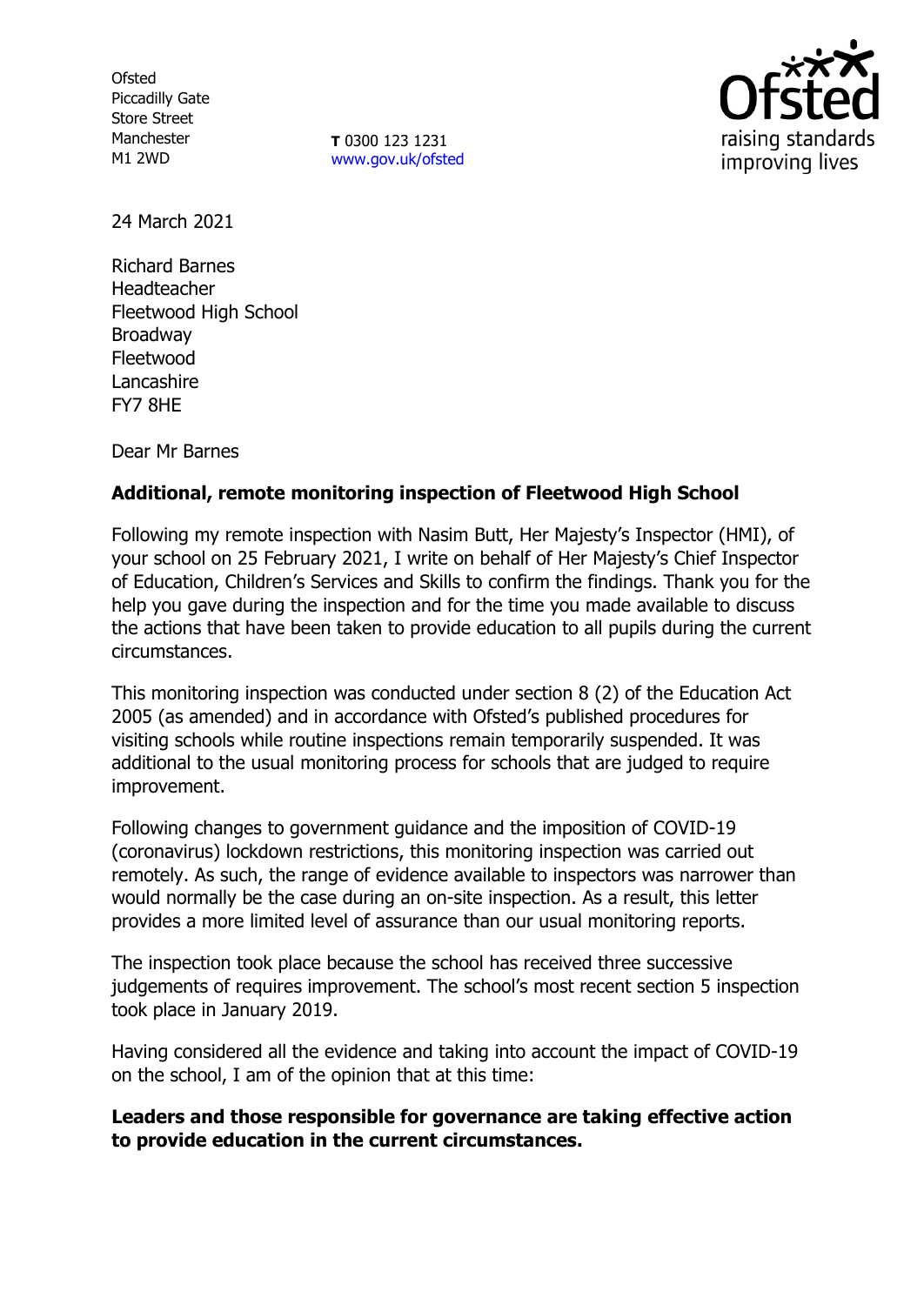

Leaders and those responsible for governance should take further action to:

**E** ensure that staff receive subject-specific training which enables them to deliver the planned curriculum effectively.

## **Context**

- Since the previous inspection, the senior leadership team has increased in size and been restructured. A head of school improvement has also been appointed.
- Across the autumn term 2020, nearly half of pupils had at least one short period of remote education. Pupils in Year 10 were affected more than any other year group.
- At the time of this inspection, most pupils were being educated remotely. Approximately half of vulnerable pupils were being educated on site. Nearly all pupils with education, health and care plans were attending school.

## **Main findings**

- You used what you had learned from the first national lockdown to improve your remote education offer. As a result, leaders were well prepared for the most recent restrictions. This means that pupils' education has continued during the current challenging circumstances. All pupils follow their usual curriculum, either remotely or on site. Pupils continue to learn through a combination of live lessons, videos and independent tasks. Parents and carers acknowledge the efforts of you and your team to provide education in the current circumstances. Most recently, you and your team have begun to check how well pupils understand the subject content taught through remote education.
- Leaders are focusing on developing an ambitious curriculum. This work began before the pandemic and has continued throughout. Leaders have thought about the knowledge they expect pupils to learn. You have written and introduced new curriculum plans in each subject. Subject planning builds in time for pupils to recall prior learning. Nevertheless, sometimes this does not clearly identify what knowledge pupils need to recall.
- $\blacksquare$  Training for staff has continued throughout the pandemic. For example, leaders have provided staff with a range of effective training to deliver the curriculum remotely. That said, due to the current circumstances, teachers have not received sufficient subject-specific training to enable them to deliver the new curriculum as well as they might.
- During the national restrictions, leaders have swapped round the sequence of learning in some subjects. The teaching of some subject content has been postponed until the school reopens to all pupils. Typically, this is subject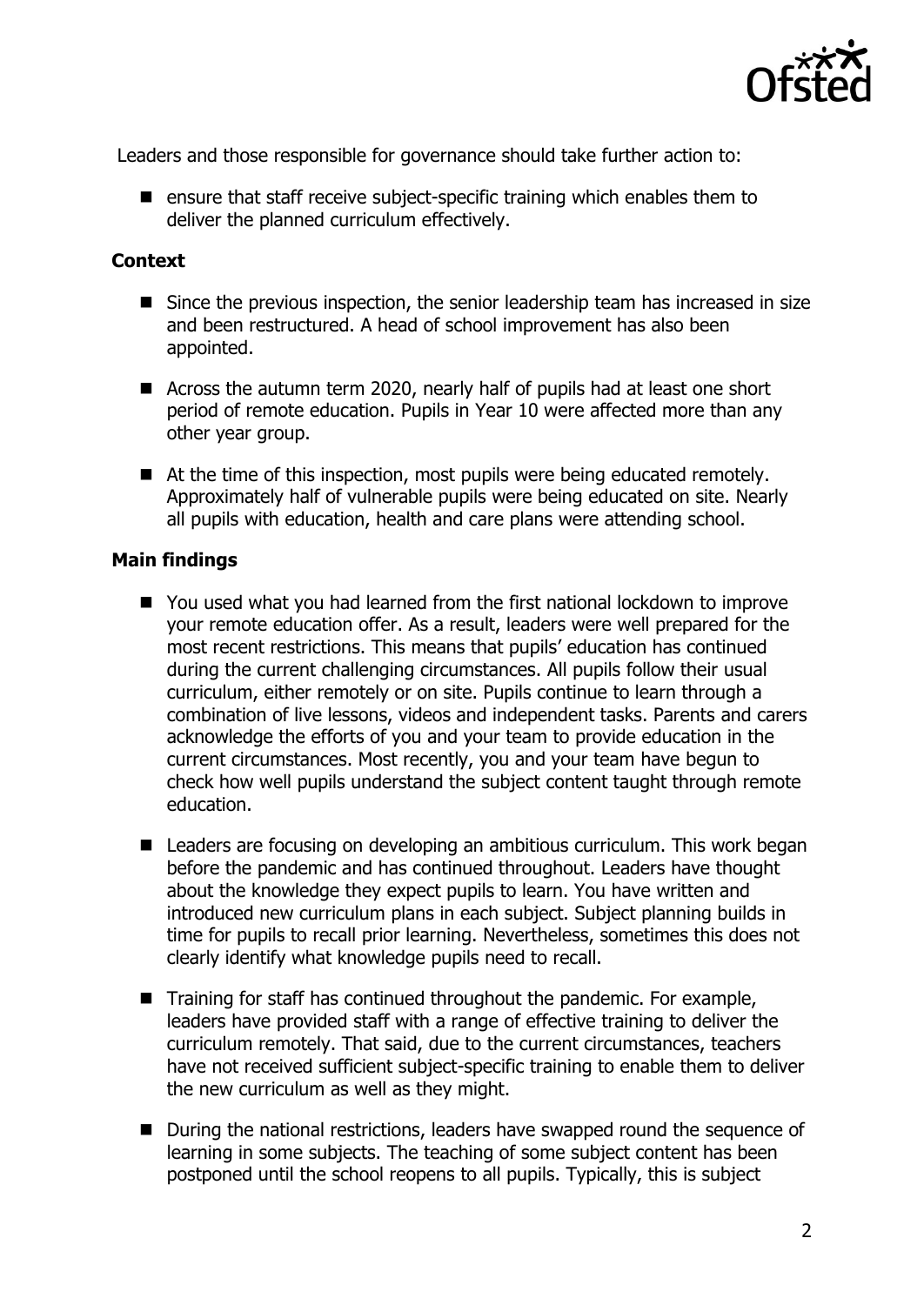

content which requires practical work. For example, in science, pupils will now study electricity later in the year. This is because leaders want pupils to build and test electrical circuits using the specialist equipment in school.

- Currently, leaders are providing additional academic and pastoral support for Year 11 pupils. Following checks on pupils' learning during the autumn term, leaders amended the order of subject content in the Year 11 curriculum. This means that teachers can support pupils to overcome specific gaps in their learning.
- The development of pupils' reading, writing and spoken language has underpinned leaders' work to provide education in the current circumstances. This includes making sure that pupils learn subject-specific vocabulary and use it correctly. Throughout the pandemic, staff have encouraged all pupils, including those who are vulnerable, to read regularly and for pleasure. In January, leaders had planned to introduce a new programme to support pupils who are unable to read fluently and accurately. This programme has been delayed due to the third national lockdown.
- $\blacksquare$  Prior to the pandemic, leaders sharpened their focus on identifying pupils with special educational needs and/or disabilities (SEND). This has allowed staff to gain a greater understanding of pupils' specific needs and to prioritise the support that they offer pupils. For example, teaching assistants work closely with teachers and pastoral leads so that they can tailor support for pupils with SEND. This approach has continued throughout the national lockdown. An onsite student counsellor works with the pastoral team to support vulnerable pupils' emotional well-being during this time.
- Governors' support and challenge have not stopped during the pandemic. For example, the governing body has asked leaders helpful questions about pupils' participation in remote education. Leaders and governors identified that some pupils, particularly those with SEND, were finding it harder than their peers to learn remotely. Leaders acted swiftly to support these pupils. For instance, pupils were offered the opportunity to study on site.
- $\blacksquare$  The school benefits from being an associate member of a multi-academy trust. Through this membership, subject leaders work with leaders from other schools to develop their curriculum expertise. The local authority has also provided valuable support to subject leaders with their work to develop and evaluate the curriculum.

## **Evidence**

This inspection was conducted remotely. We spoke to you, other senior leaders, subject leaders, those responsible for governance and a representative of the local authority to discuss leaders' actions to provide education to all pupils during a national lockdown.